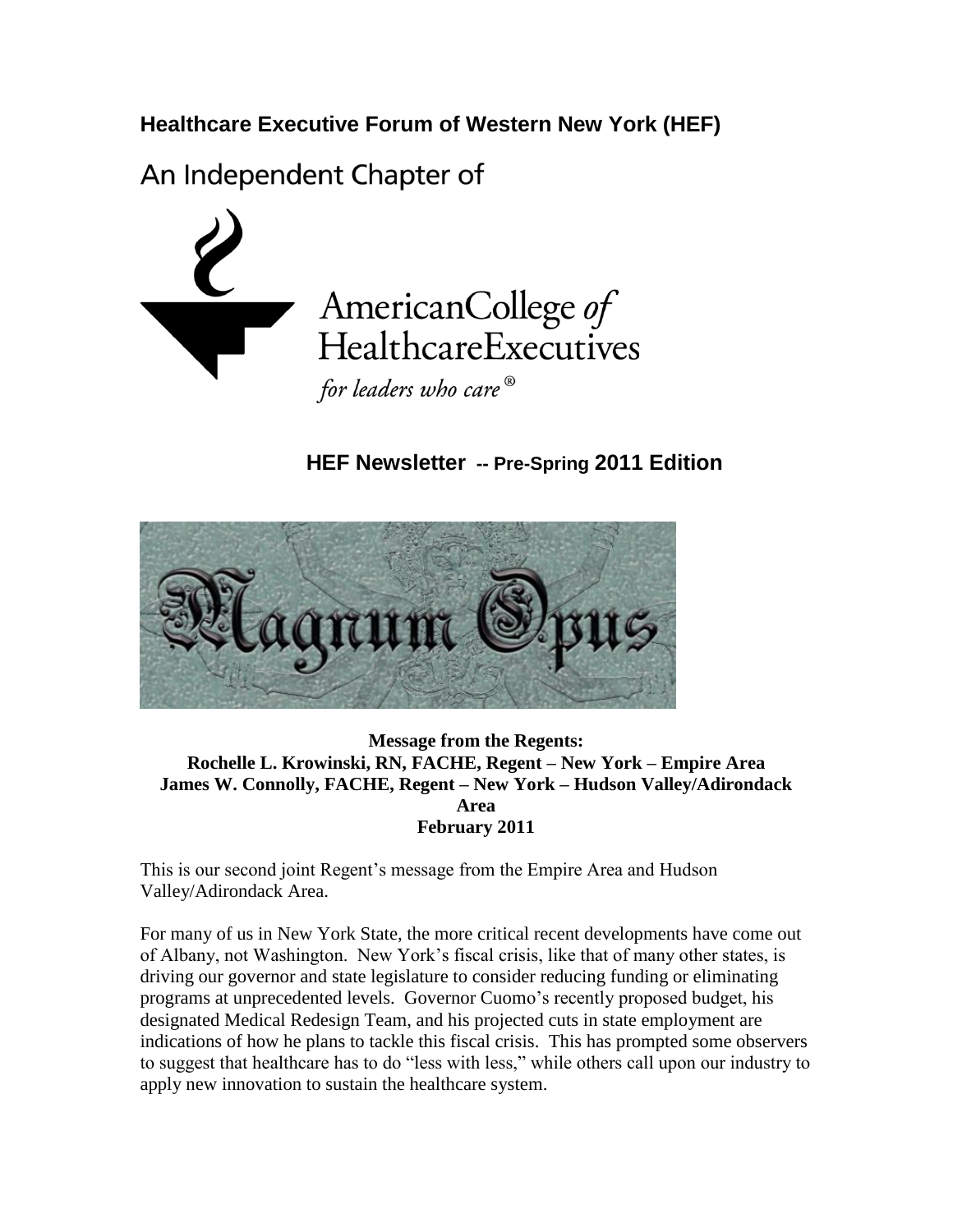Against this backdrop is an escalating trend of physician employment. HANYS reports critical physician shortages in some regions of the state despite hospitals recruiting and employing significantly more physicians. And recently CMS released its detailed regulations on Value Based Purchasing – a complex system that will reallocate resources among hospitals depending on performance. It will be incumbent upon all of us to be knowledgeable about these trends and regulations and anticipate how they may impact care in our region. Clearly, these changes require us to reexamine how we operate and deliver care. ACHE's educational programs and meetings can help stimulate that thinking.

ACHE is in the final stages of preparing for the March 21-24, 2011 Congress on Healthcare Leadership and we hope to see many of you in Chicago. This is the premier educational event for healthcare executives. This opportunity to hear from leaders in the field and network with colleagues is more important than ever. Whether you are new to Congress or you have attended in the past, this is one of the best values for your educational dollar and a great way to make the most of your membership in ACHE.

ACHE has also recently enacted several changes relative to educational credits and recertifications. In November, 2010, ACHE's Board of Governors revised the requirements associated with earning the FACHE credential and for recertification, to address the need for face-to-face education and to increase the required continuing education credits. ACHE has recently sent out to us several communications on this topic and we recommend you review this information carefully, and call ACHE's Customer Service Center (312-424-9400) if you have any questions.

ACHE has also expanded the number of ACHE Category I credits a chapter can offer from six to a maximum of twelve and a "unique" credits concept has been adopted which allows chapters to offer the same content in more than one location within their territory without it counting more than once towards the 12 credit limit. All of these developments will place greater emphasis on the chapter's growing role in education in the years ahead.

Finally, ACHE has begun a thoughtful review of its governance structure and the role and relationships of the ACHE staff, at-large and regional Regents and chapter officers and officials. There will be more discussions at the Regents' meeting in Chicago on this topic and we're sure we'll have more to share with you in the future.

Save the Dates:

• Please save Friday, June 24, 2011, at the HANYS Annual meeting at the Sagamore. New York's three Regents will be co-sponsoring a luncheon for all the NY ACHE affiliates at which we will be presenting our annual awards. Maureen C. Glass, FACHE, CAE, Vice President, Health Administration Press for ACHE, will be our guest speaker.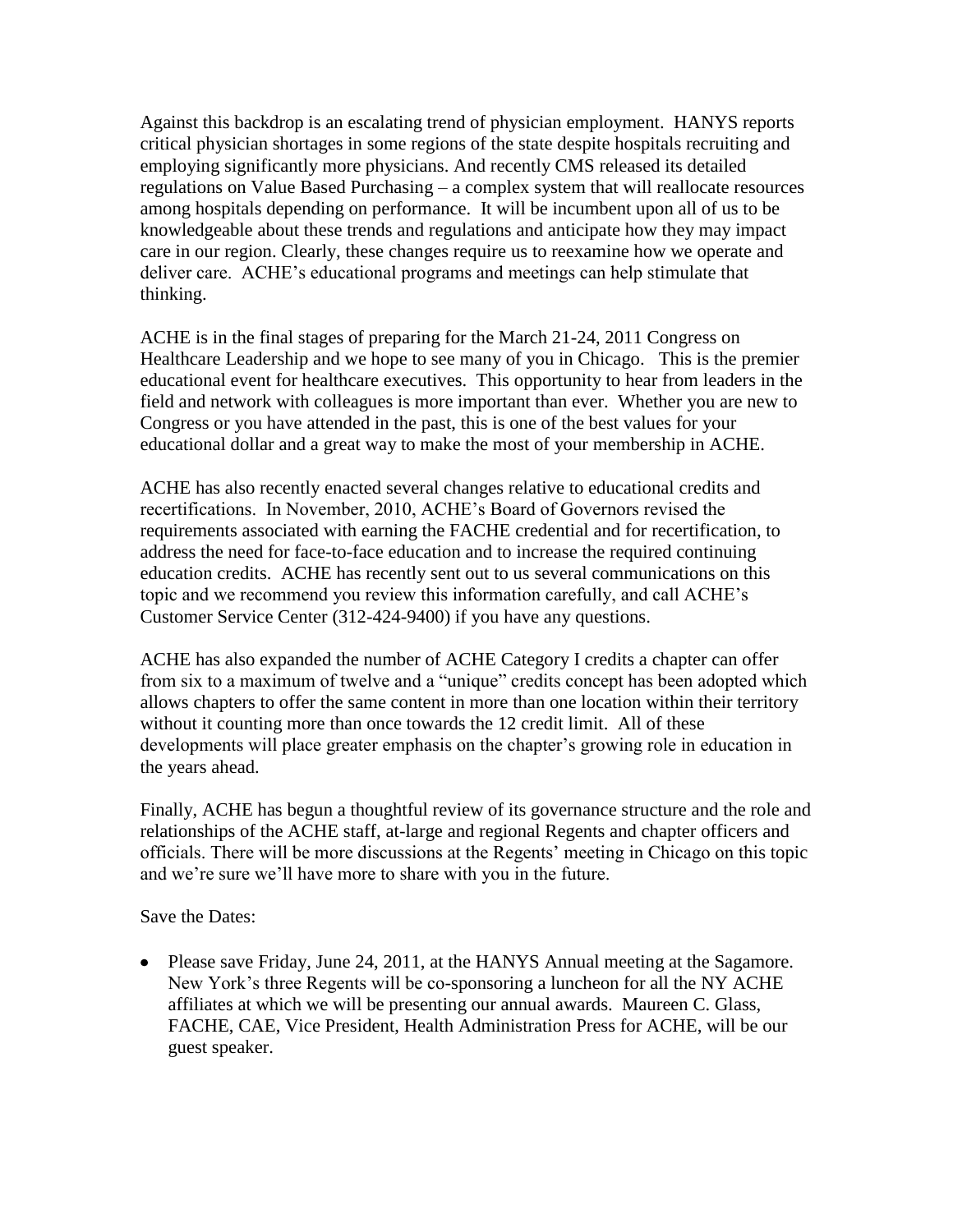• Please also save October 6-7, 2011 - The Health Care Management Association of Central New York and the Twin Tier Healthcare Executive Association are anticipating another 1 ½ day regional and educational conference at the Turning Stone Resort which will offer Category I credits, as well as opportunities for valuable networking.

As always, please contact us if we can assist you in any way.

Rochelle Krowinski, FACHE Jim Connolly, FACHE (716) 845-8366 (518) 243-4141

**My Thoughts as HEF Chapter President – Warren S. Marcus, PhD, MPH**



#### **"If your actions inspire others to dream more, learn more, do more and become more... then you are a leader." John Quincy Adams**

We are well into the 2011 year and have already had two successful networking events and two educational programs. Thank You to Erie County Medical Center and Roswell Park Cancer Institute for hosting these activities and we look forward to future programs at other host sites as well.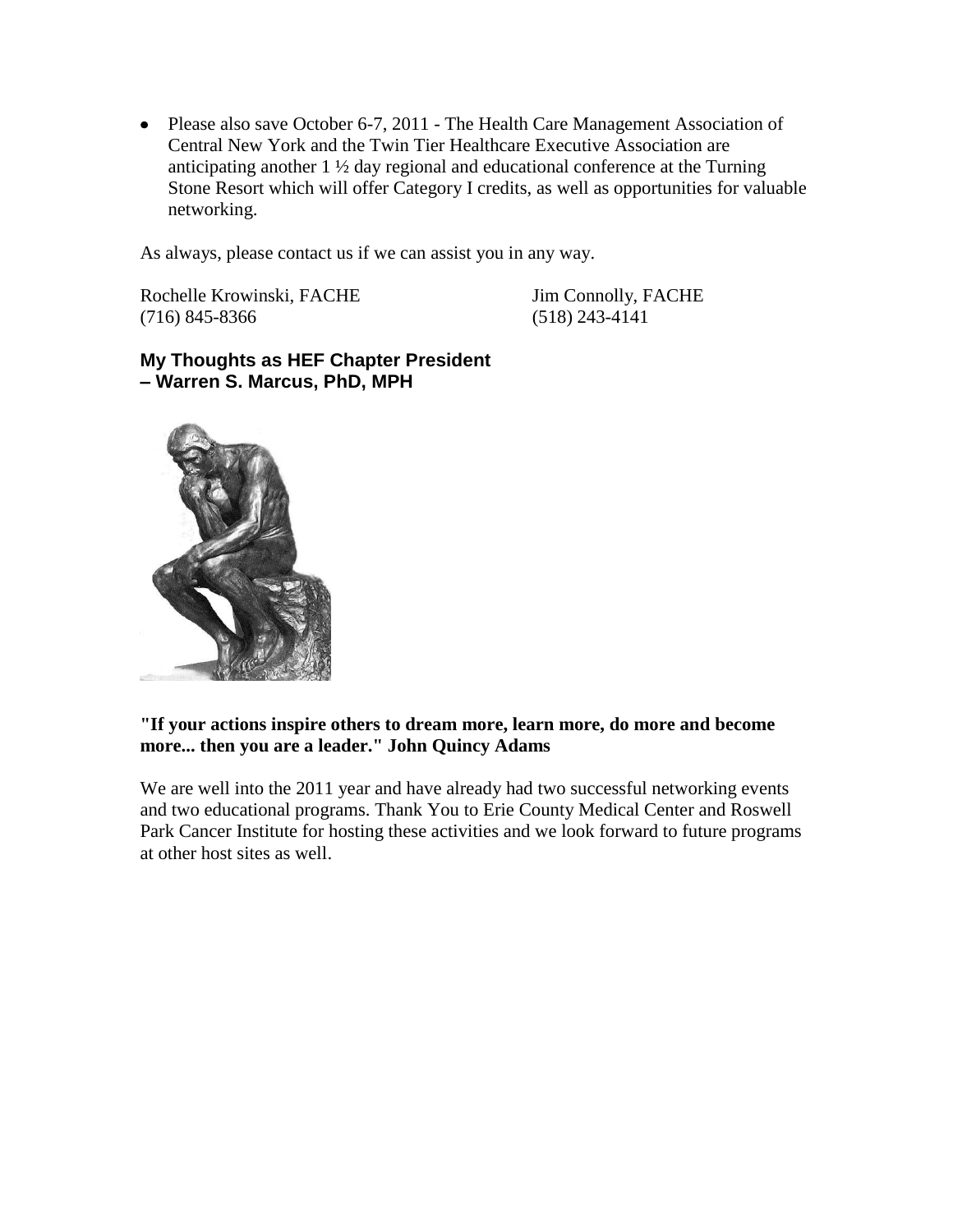We will be having a spring 2011 Symposium and will disclose more details



on this program which will address a most relevant and timely health care management conundrum in the next HEF Presidential newsletter.

As an affiliate chapter of the ACHE we strongly encourage membership to strive for advancement to fellowship status. One way ACHE helps with this is through financial incentives as noted below.

## **Apply to Advance to Fellow and Save \$200**

Earning the distinction of board certification as a Fellow of the American College of Healthcare Executives demonstrates your competence, dedication and commitment to lifelong learning.

Submit your completed Fellow Application along with the \$250 application fee **by June 30** and the \$200 fee to take the Board of Governors Examination in Healthcare Management will be waived pending approval of your application. All follow-up materials (i.e. references) must be submitted by August 31, 2011 for the waiver to be valid.

Visit **[ache.org/FACHE](http://www.mmsend53.com/link.cfm?r=284884120&sid=12524088&m=1251470&u=ACHE&s=http://www.ache.org/mbership/credentialing/credentialing.cfm?utm_source=real%20magnet&utm_medium=email&utm_term=wsmarcus@roadrunner.com&utm_content=ACHe-news%20-%203/3/11&utm_campaign=ACHe-news%20-%20March%203,%202011)** to learn more about Fellow requirements and apply online.

Another important tool ACHE offers is scholarships toward participating in professional development such as the one noted immediately below.

### **Scholarships Available for ACHE's Executive Program**

ACHE's [Executive Program](http://www.mmsend53.com/link.cfm?r=284884120&sid=12524089&m=1251470&u=ACHE&s=http://www.ache.org/Executive?utm_source=real%20magnet&utm_medium=email&utm_term=wsmarcus@roadrunner.com&utm_content=ACHe-news%20-%203/3/11&utm_campaign=ACHe-news%20-%20March%203,%202011) goes beyond traditional professional education, using self-assessments, the expertise of industry leaders, and shared experiences of colleagues to provide a truly customized learning opportunity. ACHE offers a limited number of Toshiba America Medical Systems, Inc. Executive Program Scholarships to affiliates whose organizations lack the resources to fully fund their tuition. **Don't delay! Scholarship requests are due by March 28, 2011**.

At **[ache.org/Executive](http://www.mmsend53.com/link.cfm?r=284884120&sid=12524090&m=1251470&u=ACHE&s=http://www.ache.org/Executive?utm_source=real%20magnet&utm_medium=email&utm_term=wsmarcus@roadrunner.com&utm_content=ACHe-news%20-%203/3/11&utm_campaign=ACHe-news%20-%20March%203,%202011)**, you can:

- Apply for scholarships
- Review faculty bios
- Listen to testimonials from past attendees
- Find details on informational teleconferences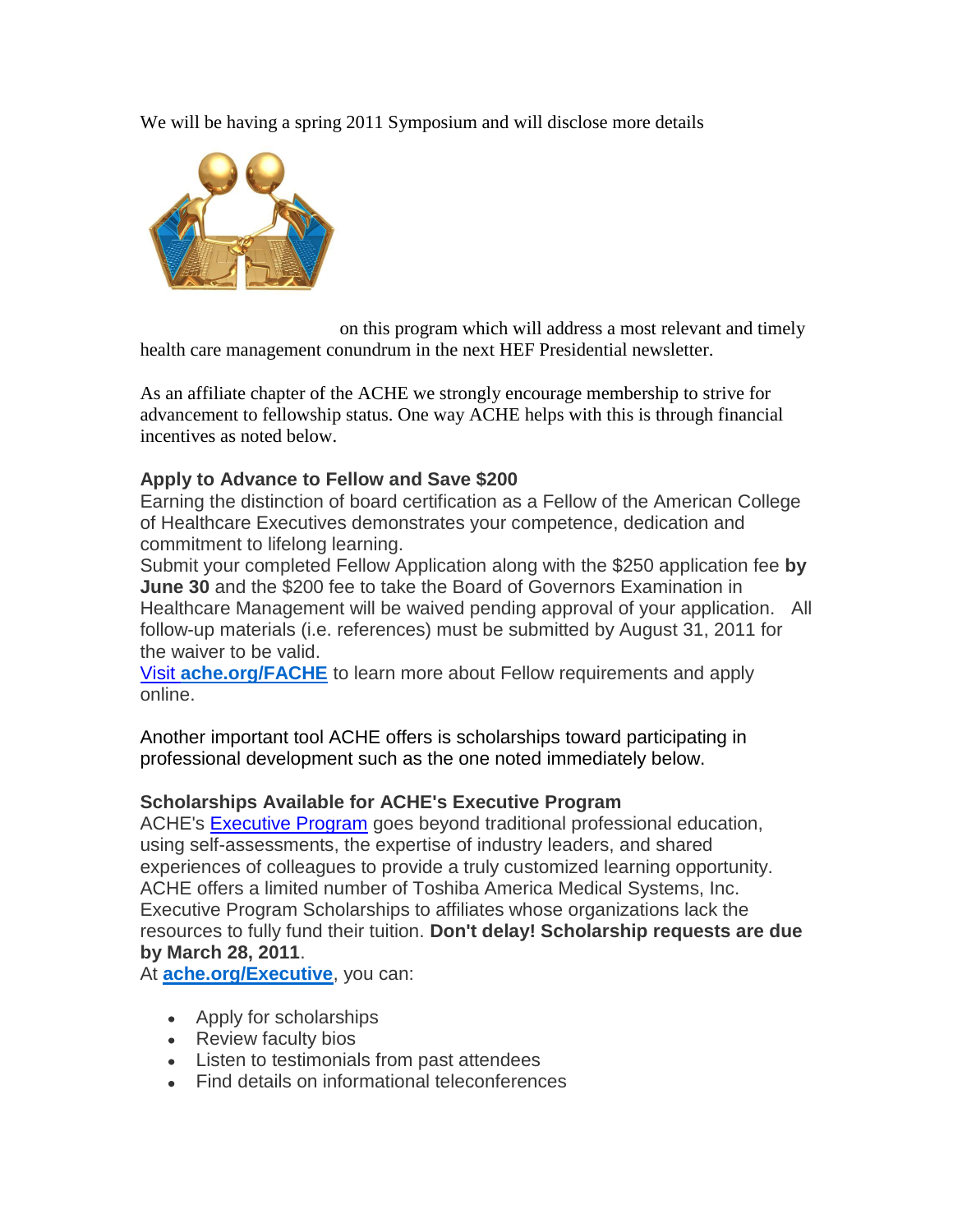Another important strategy in terms of ACHE membership advancement is to keep current with the credentialing standards. I strongly encourage you all to peruse the most recent changes below.

# **ACHE Professional Development Activities**

## **2012 to 2014 Credentialing Changes**

At its November 2010 meeting, the ACHE Board of Governors revised the requirements associated with earning the FACHE® credential, as well as for recertification, to address the need for face-to-face education and to increase the continuing education credits.

Among other changes, beginning Jan. 1, 2012, Category I (ACHE education) credits will only apply to face-to-face programs. ACHE-learning webinars and online seminars will qualify for Category II credits. The changes will be fully implemented Jan. 1, 2014 when the number of hours for Fellow advancement and recertification change.

ACHE-learning programs and self-study courses are still good for Category I credit through 2011. View current [webinars,](http://www.mmsend53.com/link.cfm?r=284884120&sid=12169925&m=1225213&u=ACHE&s=http://www.ache.org/SEMINARS/webinar_index.cfm?utm_source=real%20magnet&utm_medium=email&utm_term=wsmarcus@roadrunner.com&utm_content=ACHe-news%20-%202/3/11&utm_campaign=ACHe-news%20-%20Credentialing%20Changes%20-%20February%203,%202011) [online seminars](http://www.mmsend53.com/link.cfm?r=284884120&sid=12169926&m=1225213&u=ACHE&s=http://www.ache.org/SEMINARS/online_index.cfm?utm_source=real%20magnet&utm_medium=email&utm_term=wsmarcus@roadrunner.com&utm_content=ACHe-news%20-%202/3/11&utm_campaign=ACHe-news%20-%20Credentialing%20Changes%20-%20February%203,%202011) and [self-study](http://www.mmsend53.com/link.cfm?r=284884120&sid=12169927&m=1225213&u=ACHE&s=http://www.ache.org/PUBS/redesign/SELFSTUDy.cfm?utm_source=real%20magnet&utm_medium=email&utm_term=wsmarcus@roadrunner.com&utm_content=ACHe-news%20-%202/3/11&utm_campaign=ACHe-news%20-%20Credentialing%20Changes%20-%20February%203,%202011)  [offerings.](http://www.mmsend53.com/link.cfm?r=284884120&sid=12169927&m=1225213&u=ACHE&s=http://www.ache.org/PUBS/redesign/SELFSTUDy.cfm?utm_source=real%20magnet&utm_medium=email&utm_term=wsmarcus@roadrunner.com&utm_content=ACHe-news%20-%202/3/11&utm_campaign=ACHe-news%20-%20Credentialing%20Changes%20-%20February%203,%202011)

[Learn more about the upcoming credentialing changes.](http://www.mmsend53.com/link.cfm?r=284884120&sid=12169928&m=1225213&u=ACHE&s=http://www.ache.org/mbership/credentialing/changes_2012_2014.cfm?utm_source=real%20magnet&utm_medium=email&utm_term=wsmarcus@roadrunner.com&utm_content=ACHe-news%20-%202/3/11&utm_campaign=ACHe-news%20-%20Credentialing%20Changes%20-%20February%203,%202011)

## **Are You Due to Recertify in 2011?**

**Visit** [my.ache.org](http://www.mmsend53.com/link.cfm?r=284884120&sid=12348077&m=1238407&u=ACHE&s=http://my.ache.org/?utm_source=real%20magnet&utm_medium=email&utm_term=wsmarcus@roadrunner.com&utm_content=ACHe-news%20-%202/17/11&utm_campaign=ACHe-news%20-%20February%2017,%202011) **to learn when you are due to recertify. If you are required to recertify in 2011, you will see a link to your personalized online recertification application.** 

For more information on recertification, contact the ACHE Customer Service Center at (312) 424-9400 or [contact@ache.org,](mailto:contact@ache.org) or [chat with a customer service](http://www.mmsend53.com/link.cfm?r=284884120&sid=12348078&m=1238407&u=ACHE&s=https://server.iad.liveperson.net/hc/54529878/?cmd=file&file=visitorWantsToChat&site=54529878&SV!skill=Customer%20Service%20Center&SV!=http%3A//www.ache.org/newclub/myache/myache_launch.cfm&referrer=http%3A//www.ache.org/newclub/myache/myache_launch.cfm&ut&utm_source=real%20magnet&utm_medium=email&utm_term=branallo@ache.org&utm_content=Congress%20-%20short%20credits%20-%202/14/11&utm_campaign=Your%20ACHE%20Congress%20Registration%20May%20Be%20Incomplete&utm_source=real%20magnet&utm_medium=email&utm_term=wsmarcus@roadrunner.com&utm_content=ACHe-news%20-%202/17/11&utm_campaign=ACHe-news%20-%20February%2017,%202011)  [representative.](http://www.mmsend53.com/link.cfm?r=284884120&sid=12348078&m=1238407&u=ACHE&s=https://server.iad.liveperson.net/hc/54529878/?cmd=file&file=visitorWantsToChat&site=54529878&SV!skill=Customer%20Service%20Center&SV!=http%3A//www.ache.org/newclub/myache/myache_launch.cfm&referrer=http%3A//www.ache.org/newclub/myache/myache_launch.cfm&ut&utm_source=real%20magnet&utm_medium=email&utm_term=branallo@ache.org&utm_content=Congress%20-%20short%20credits%20-%202/14/11&utm_campaign=Your%20ACHE%20Congress%20Registration%20May%20Be%20Incomplete&utm_source=real%20magnet&utm_medium=email&utm_term=wsmarcus@roadrunner.com&utm_content=ACHe-news%20-%202/17/11&utm_campaign=ACHe-news%20-%20February%2017,%202011)

## **Preparing for Catastrophic Events**

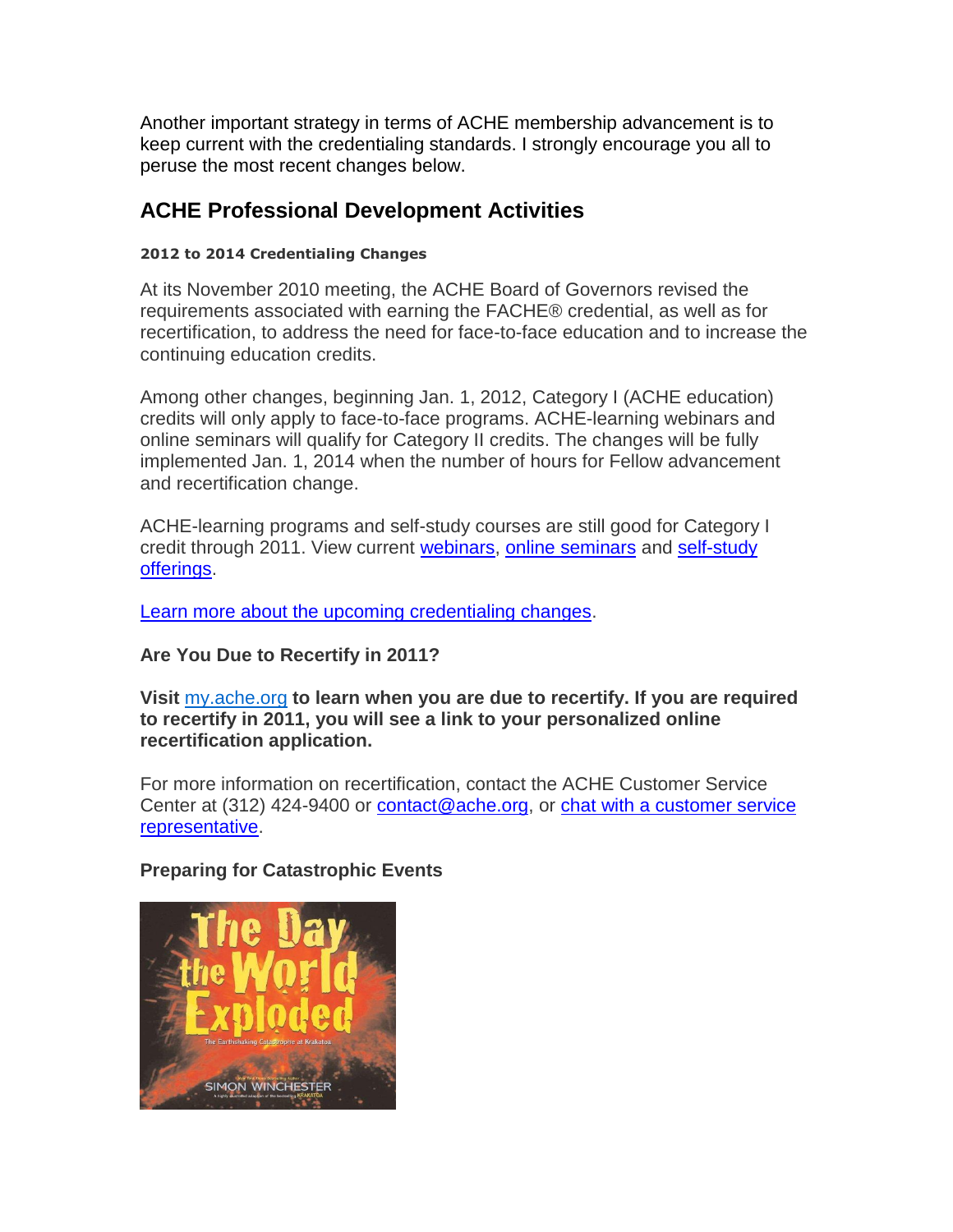Although day to day management is sufficiently demanding, there is also an absolute need to prepare for the unexpected catastrophe as well.

## BUT THERE IS HELP!

The new book, *[Anticipate, Respond, Recover: Healthcare Leadership and](http://www.mmsend53.com/link.cfm?r=284884120&sid=12524092&m=1251470&u=ACHE&s=http://www.ache.org/pubs/redesign/productcatalog.cfm?pc=WWW1-2168&utm_source=real%20magnet&utm_medium=email&utm_term=wsmarcus@roadrunner.com&utm_content=ACHe-news%20-%203/3/11&utm_campaign=ACHe-news%20-%20March%203,%202011)  [Catastrophic Events](http://www.mmsend53.com/link.cfm?r=284884120&sid=12524092&m=1251470&u=ACHE&s=http://www.ache.org/pubs/redesign/productcatalog.cfm?pc=WWW1-2168&utm_source=real%20magnet&utm_medium=email&utm_term=wsmarcus@roadrunner.com&utm_content=ACHe-news%20-%203/3/11&utm_campaign=ACHe-news%20-%20March%203,%202011)*, by Joanne McGlown, PhD, RN, FACHE, and Phillip D. Robinson, FACHE, focuses on disaster preparedness and response from the healthcare leader's perspective. The book features two chapters devoted to ensuring fiscal strength before, during and after a disaster. Easy-to-use sample forms and checklists for planning and response illustrate the topics covered in each chapter, including an update on federal regulations and definitions of local, state and federal roles in catastrophe planning. For more information on this or other Health Administration Press publications, please visit **[ache.org/hap](http://www.mmsend53.com/link.cfm?r=284884120&sid=12524093&m=1251470&u=ACHE&s=http://www.ache.org/hap.cfm?utm_source=real%20magnet&utm_medium=email&utm_term=wsmarcus@roadrunner.com&utm_content=ACHe-news%20-%203/3/11&utm_campaign=ACHe-news%20-%20March%203,%202011)**.

## **2011 Chapter Management Webinar Series**

The schedule for the 2011 Chapter Management Webinar Series is now set. Below are the dates and topics:

| April 20    | <b>Recognize Your Volunteers</b>           |
|-------------|--------------------------------------------|
| May 18      | Category I and II Education Overview       |
| June 15     | <b>Advancement and Study Groups</b>        |
| July 20     | <b>Engage Senior Healthcare Executives</b> |
| October 19  | <b>Presidents-Elect</b>                    |
| November 16 | End-of-Year Reporting                      |
| December 14 | <b>Chapters 101-New Board Orientation</b>  |

[Registration](http://newsmanager.commpartners.com/linktrack.php?url=http%3A%2F%2Fwww.ache.org%2Fchapters%2FERegistration%2Fchapter_audio.cfm) is now open for all of these webinars.



#### **Register Now for Congress 2011**

It's not too late to register for ACHE's [Congress on Healthcare Leadership](http://www.mmsend53.com/link.cfm?r=284884120&sid=12348074&m=1238407&u=ACHE&s=http://www.ache.org/Congress?utm_source=real%20magnet&utm_medium=email&utm_term=wsmarcus@roadrunner.com&utm_content=ACHe-news%20-%202/17/11&utm_campaign=ACHe-news%20-%20February%2017,%202011), March 21-24, 2011, in Chicago. Congress offers you the opportunity to:

- Connect with more than 4,000 healthcare management leaders
- Choose from more than 140 cutting-edge sessions on topics that directly impact your organization
- Gain invaluable tools and advice from healthcare professionals who are shaping the industry
- Take advantage of Congress Express, Wednesday and Thursday only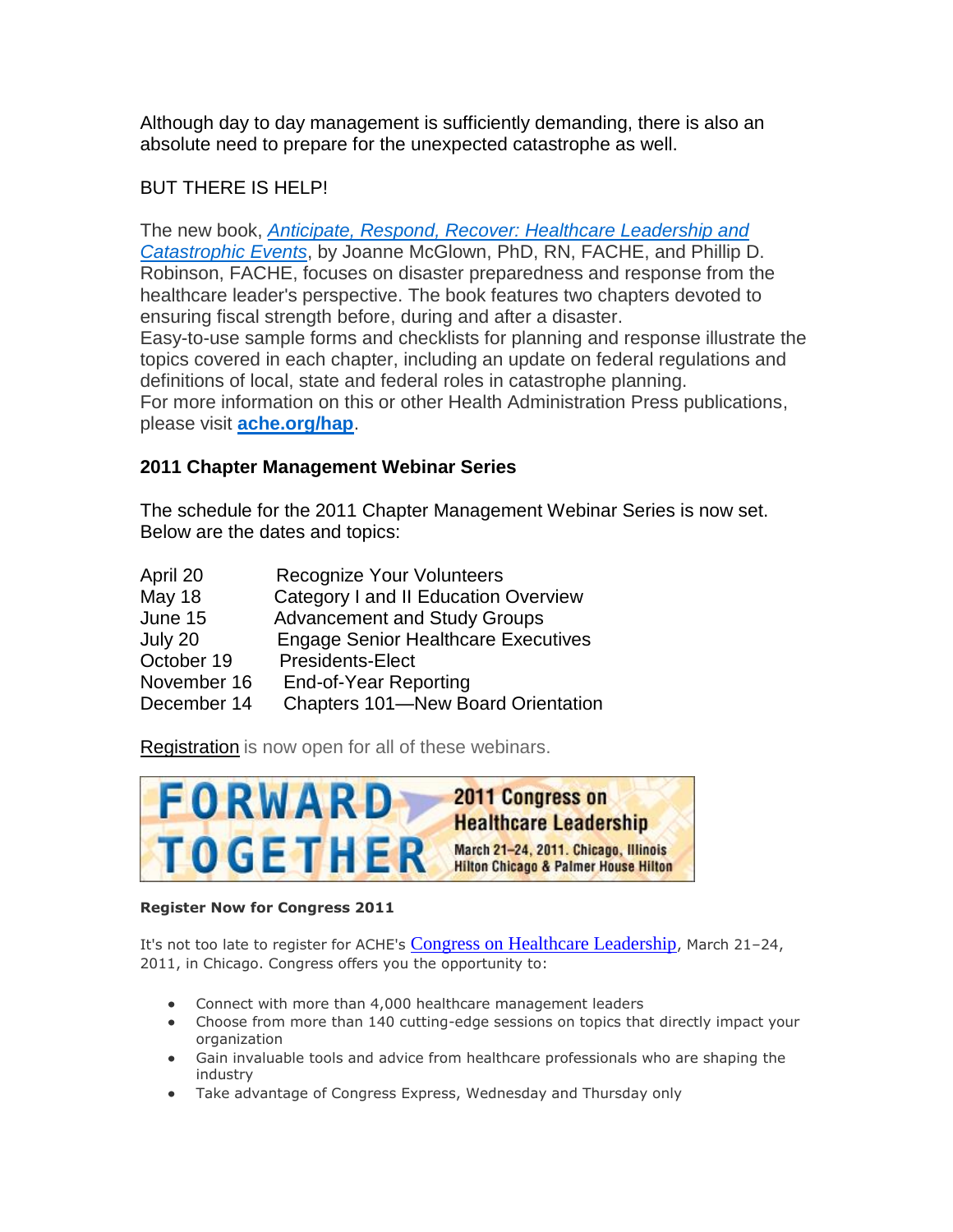Visit **[ache.org/congress](http://www.mmsend53.com/link.cfm?r=284884120&sid=12348075&m=1238407&u=ACHE&s=http://www.ache.org/Congress?utm_source=real%20magnet&utm_medium=email&utm_term=wsmarcus@roadrunner.com&utm_content=ACHe-news%20-%202/17/11&utm_campaign=ACHe-news%20-%20February%2017,%202011)** for more information and to browse the digital program brochure.

Also, **[preview Congress 2011 main speakers](http://www.mmsend53.com/link.cfm?r=284884120&sid=12348076&m=1238407&u=ACHE&s=http://www.ache.org/seminars/congress_audios/congress2011PromoVideos.cfm?utm_source=real%20magnet&utm_medium=email&utm_term=wsmarcus@roadrunner.com&utm_content=ACHe-news%20-%202/17/11&utm_campaign=ACHe-news%20-%20February%2017,%202011)**. **ACHE Boot Camp**



**Gain Crucial Skills at a Pre-Congress Boot Camp**

Make the most of your Congress experience by signing up for a [pre-Congress](http://www.mmsend53.com/link.cfm?r=284884120&sid=12169929&m=1225213&u=ACHE&s=http://www.ache.org/Congress/Precongress.cfm?utm_source=real%20magnet&utm_medium=email&utm_term=wsmarcus@roadrunner.com&utm_content=ACHe-news%20-%202/3/11&utm_campaign=ACHe-news%20-%20Credentialing%20Changes%20-%20February%203,%202011)  [Boot Camp](http://www.mmsend53.com/link.cfm?r=284884120&sid=12169929&m=1225213&u=ACHE&s=http://www.ache.org/Congress/Precongress.cfm?utm_source=real%20magnet&utm_medium=email&utm_term=wsmarcus@roadrunner.com&utm_content=ACHe-news%20-%202/3/11&utm_campaign=ACHe-news%20-%20Credentialing%20Changes%20-%20February%203,%202011) tailored to help you succeed. Led by expert faculty, these full-day programs will be held on Sunday, March 20 and qualify for 7 Category I (ACHE education) credits.

**Middle Manager Boot Camp**: Enhance your role to influence organizational outcomes and goals by gaining practical skills to be more effective in your role as a leader of a team, department or division.

**Physician Executive Boot Camp**: Effectively serve the needs of your patients and the interests of your organization as you learn the people management skills necessary to be a more effective leader and leverage the trust and respect of key stakeholders.

ACHE also offers the popular **CEO and COO Boot Camps**, as well as [Pre-](http://www.mmsend53.com/link.cfm?r=284884120&sid=12169930&m=1225213&u=ACHE&s=http://www.ache.org/Congress/Precongress.cfm?utm_source=real%20magnet&utm_medium=email&utm_term=wsmarcus@roadrunner.com&utm_content=ACHe-news%20-%202/3/11&utm_campaign=ACHe-news%20-%20Credentialing%20Changes%20-%20February%203,%202011)[Congress Seminars](http://www.mmsend53.com/link.cfm?r=284884120&sid=12169930&m=1225213&u=ACHE&s=http://www.ache.org/Congress/Precongress.cfm?utm_source=real%20magnet&utm_medium=email&utm_term=wsmarcus@roadrunner.com&utm_content=ACHe-news%20-%202/3/11&utm_campaign=ACHe-news%20-%20Credentialing%20Changes%20-%20February%203,%202011) on topics ranging from patient safety and error reduction to ethical strategies and leadership. Pre-Congress Seminars quality for 12 Category I (ACHE education) credits.

Visit **[ache.org/Congress](http://www.mmsend53.com/link.cfm?r=284884120&sid=12169931&m=1225213&u=ACHE&s=http://www.ache.org/Congress/Precongress.cfm?utm_source=real%20magnet&utm_medium=email&utm_term=wsmarcus@roadrunner.com&utm_content=ACHe-news%20-%202/3/11&utm_campaign=ACHe-news%20-%20Credentialing%20Changes%20-%20February%203,%202011)** for more information and to register.

Of course this is a *BYB* event—Bring Your Own Boots

**Professional Recruitment**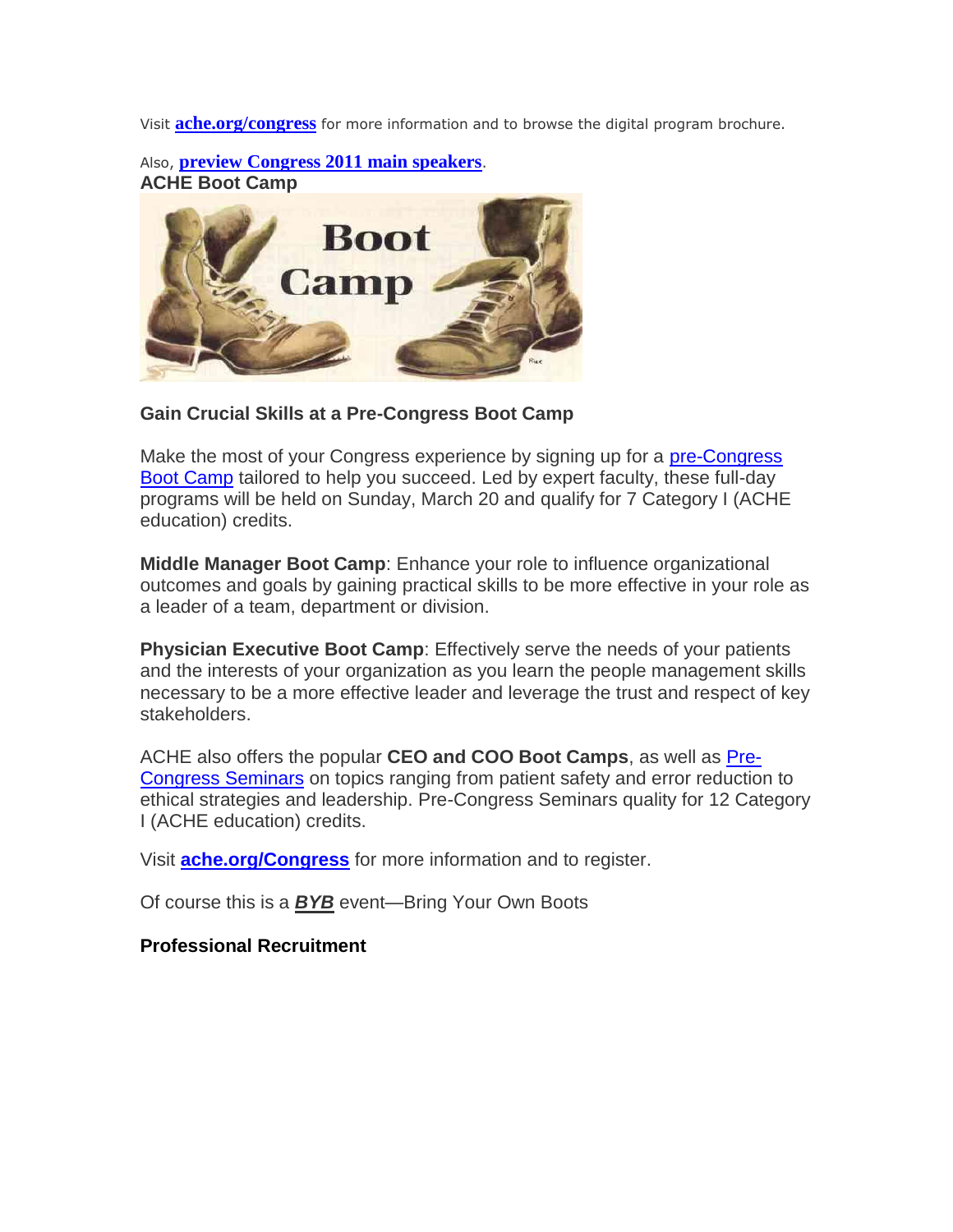

Maximize your recruiting efforts by participating in the annual American College of Healthcare Executives' Employment Referral Service that will be held at ACHE's 2011 Congress on Healthcare Leadership, March 20-23, 2011 in Chicago. The Congress on Healthcare Leadership has always provided an excellent opportunity for job-seekers and employers/consultants to meet. By participating, you can immediately connect in-person with senior-level, management, staff, and entry-level (fellowship) ACHE affiliates registered with the Employment Referral Service.

For more information, go to [http://www.ache.org/Congress/ers/ers.cfm.](http://www.ache.org/Congress/ers/ers.cfm) If you have any questions, feel free to contact Eileen S. Petropulos Human Resources American College of Healthcare Executives 1 N. Franklin Street, Suite 1700 Chicago, IL 60606 (312) 424.9341 or [esz@ache.org.](mailto:esz@ache.org)

### **Plan Now or this could be you**



**Adrift in a sea of career misfortune**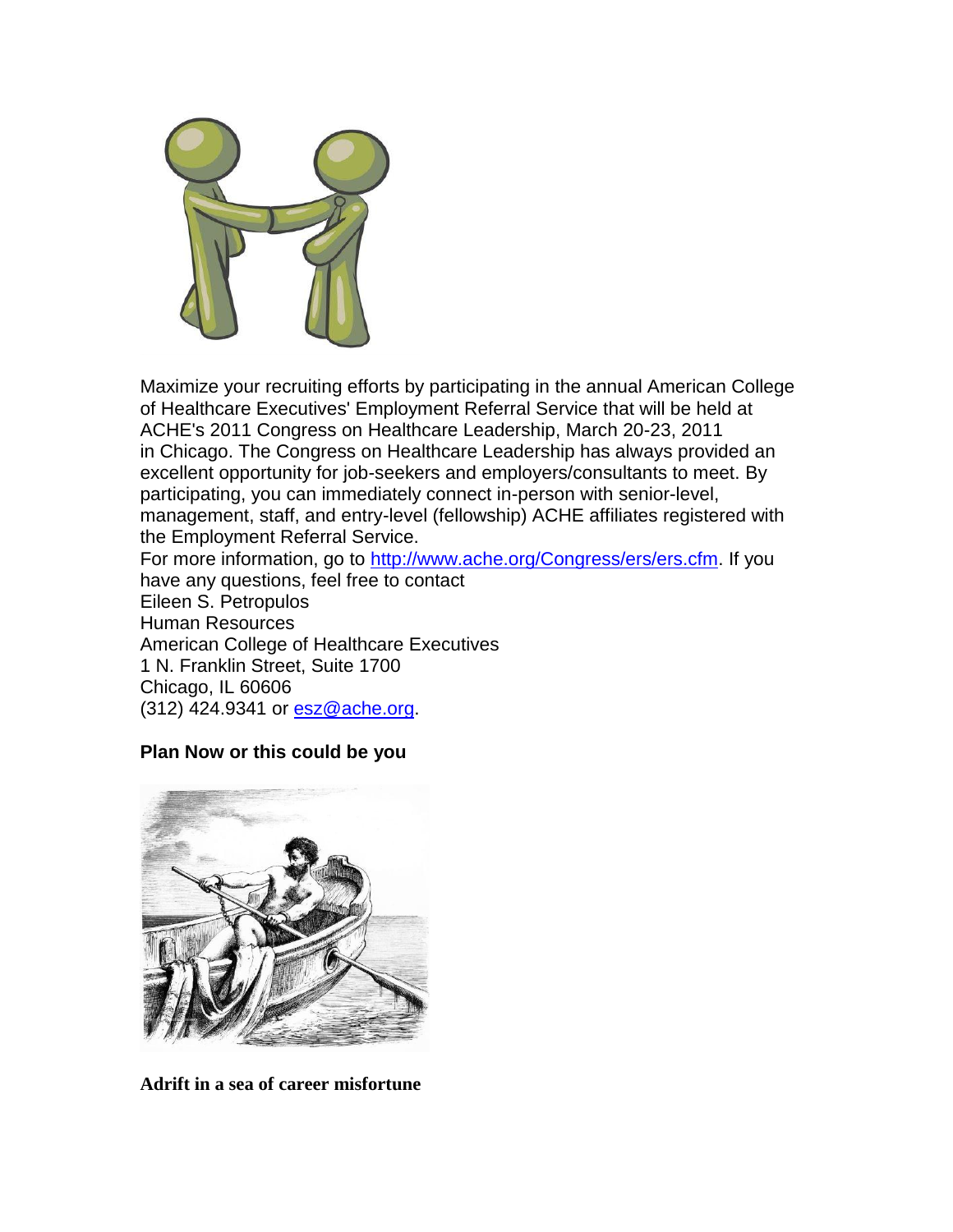

# **Interesting Reading**

## **ACHE Publications**

#### **Journal Abstracts**

### **ACOs Need Regulatory and Operational Flexibility**

Accountable care organizations (ACOs), created by Medicare through the Affordable Care Act of 2010, should have a regulatory structure that focuses on a limited set of specific, high-level goals such as permitting primary care providers to create ACOs if they coordinate the full continuum of care; requiring organization and governance; maintaining or improving care quality; guaranteeing savings for Medicare; and creating an evaluation framework. Some ACOs may propose additional contractual terms with CMS to permit further innovation, including additional quality metrics, new payment platforms and improved responsibility for and communication with beneficiaries. Providers, who as part of the Dartmouth-Brookings pilot initiatives formed ACOs in Arizona, California, Kentucky and Virginia, have identified a handful of important factors in success: defined patient groups; making data available to providers on a routine basis; using effective providers; and developing new care systems in which previously disconnected providers work in tandem with aligned incentives. From [Building Regulatory and Operational Flexibility Into Accountable Care](http://www.mmsend53.com/link.cfm?r=284884120&sid=12342561&m=1238407&u=ACHE&s=http://content.healthaffairs.org/content/30/1/23)  [Organizations and 'Shared Savings'](http://www.mmsend53.com/link.cfm?r=284884120&sid=12342561&m=1238407&u=ACHE&s=http://content.healthaffairs.org/content/30/1/23)

*Health Affairs (Quarter 1, 2011) Vol. 30, No. 1, P. 23; Lieberman, Steven M.; Bertko, John M.*

### **HIPAA Violations Remind Hospitals to Reinforce Privacy Rules**

Healthcare providers are being reminded about HIPAA rules after two hospitals recently fired employees for inappropriately accessing patients' electronic medical records. In one instance, three clinical support staff at University Medical Center in Tucson were fired after accessing medical records of patients involved in the shooting that wounded U.S. Rep. Gabrielle Giffords (D-Ariz.). Dena Boggan, CPC, CMC, CCP, HIPAA compliance officer at St. Dominic Jackson Memorial Hospital in Jackson, Miss., reminds employees that they cannot run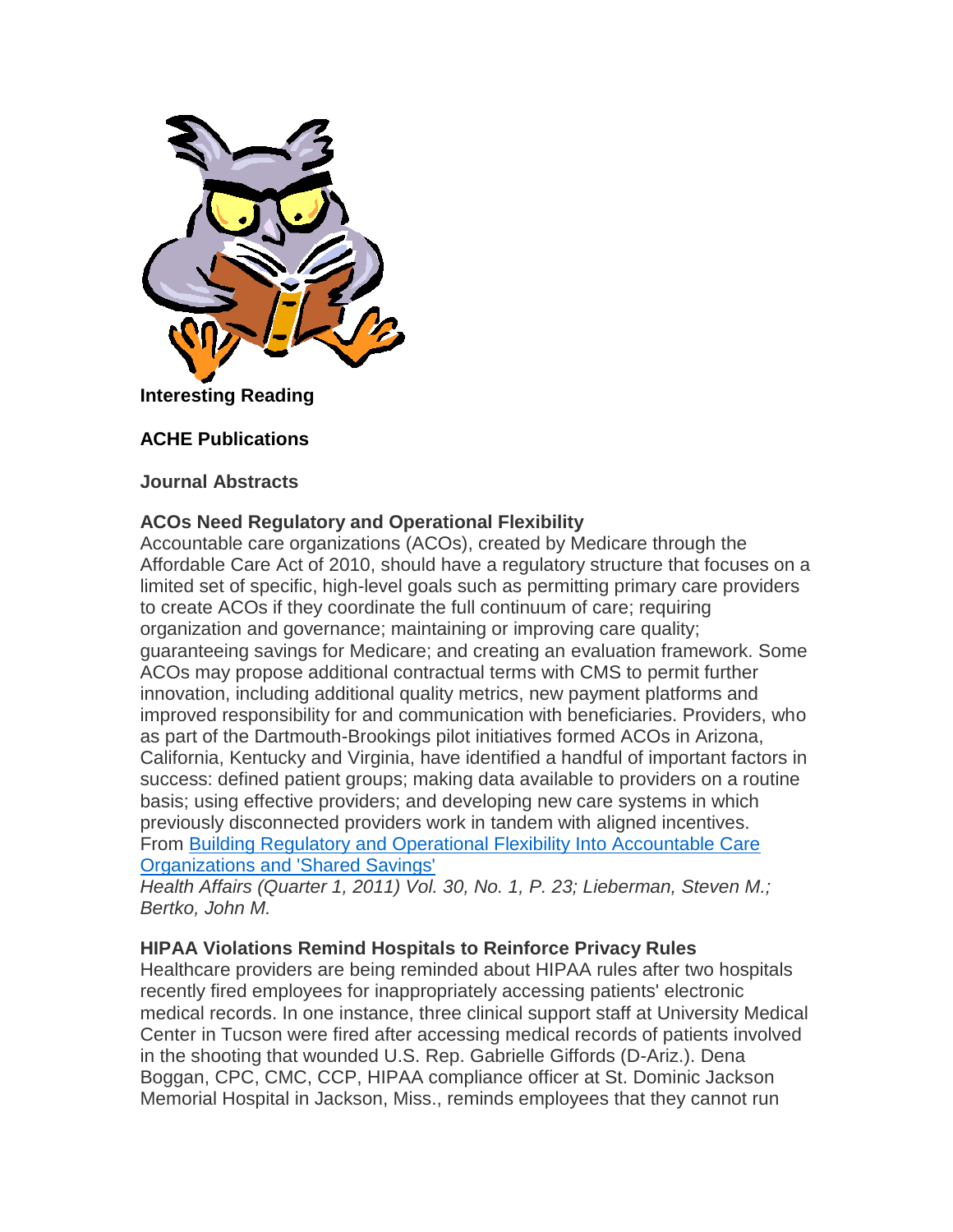afoul of the rules if they only access the information they need to do their jobs. Boggan says these recent incidents should be viewed as "great training tools in the form of reminders."

From [HIPAA Violations Remind Hospitals to Reinforce Privacy Rules](http://www.mmsend53.com/link.cfm?r=284884120&sid=12342566&m=1238407&u=ACHE&s=http://www.healthleadersmedia.com/content/TEC-262302/HIPAA-Violations-Remind-Hospitals-to-Reinforce-Privacy-Rules) *HealthLeaders Media (02/08/11) Nicastro, Dom*

## **Hospitals and Venture Fund Seek Healthcare Innovation**

Two large hospital systems and three of the nation's top hospitals have invested in the Heritage Healthcare Innovation Fund L.P. to invest in businesses focused on improving the delivery of healthcare services. Community Health Systems CEO, President and Chair Wayne Smith says, "Hospitals must be the leaders and incubators of healthcare innovation in this era of fundamental change. This fund allows our industry to champion real and practical innovation that will improve the quality of care, service and efficiency." The fund is expected to seek, fund and mentor innovative business, creating close working relationships that provide real-time feedback that develops practical solutions to address healthcare delivery changes identified by hospitals.

From [Hospitals Put Their Money on Healthcare Innovation](http://www.mmsend53.com/link.cfm?r=284884120&sid=12166627&m=1225213&u=ACHE&s=http://www.healthcareitnews.com/news/hospitals-put-their-money-healthcare-innovation) *Healthcare IT News (01/27/11) Monegain, Bernie*

## **Hospitals Need More Diverse Boards**

Hospital boards should reflect the patient base, and despite the fact that 35 percent of Americans belong to ethnic minorities, non-whites account for only 12 percent of board members. Hospitals also should consider diversity based on gender, religion and sexual orientation. Frederick Hobby, president and CEO of the Institute for Diversity in Health Management, says, "The importance of having a diverse board is really to be able to provide the kind of leadership that results in culturally competent care. The better we do that, the greater likelihood of having high patient satisfaction, fewer quality issues and a board that reflects its community's values and needs." Experts say hospitals should look to community leaders in less visible organizations, active community members not in leadership positions, and members of local professional organizations, rather than relying on word-of-mouth recruiting or turning only to major civic organizations.

From [Why Board Diversity Matters](http://www.mmsend53.com/link.cfm?r=284884120&sid=12166635&m=1225213&u=ACHE&s=http://www.hhnmag.com/hhnmag_app/jsp/articledisplay.jsp?dcrpath=HHNMAG/Article/data/01JAN2011/0111HHN_FEA_diversity&domain=HHNMAG)

*Hospitals & Health Networks (01/11) Vol. 85, No. 1, P. 37; Greene, Jan*

## **Lean Design Improves Installation of Hospital Technology**

Lean design requires hospital planners to consider technology at the very beginning of the construction process, and despite concerns that the facility will be technologically obsolete when it opens its doors, experts say the process allows for commitment to certain parts of a plan and offers flexibility for technology changes that do not alter the design or budget. Visioning sessions allow the design team to chart how technology will impact healthcare delivery, and designers must focus on data mapping and communications. The preliminary design process involves compiling lists of targeted wire and wireless infrastructure, systems and applications; creating systems integration and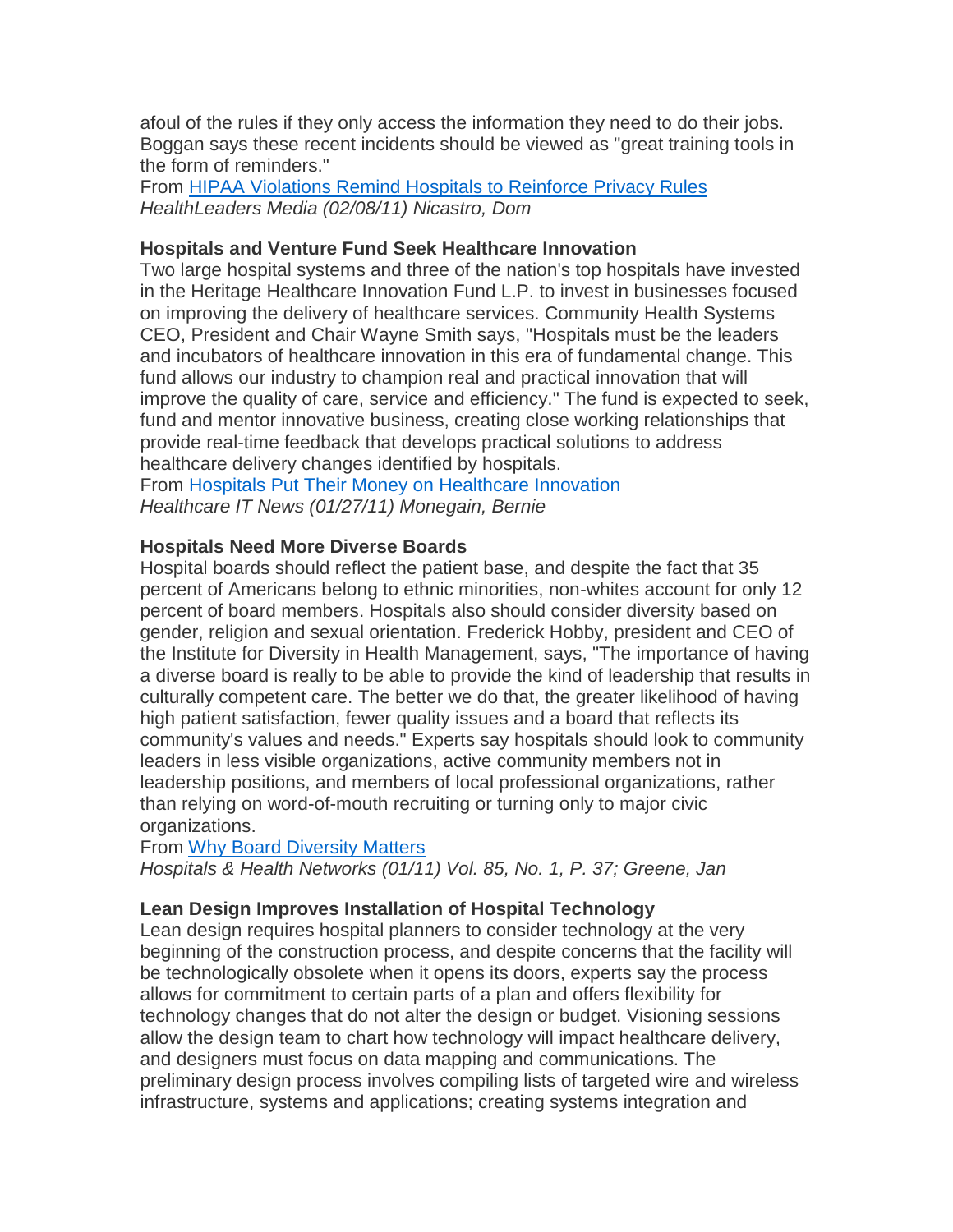application matrices; and making a list of potential vendors. The second phase involves mapping out devices and infrastructure in a three-dimensional building model, and the final planning phase involves the creation of a fully coordinated, three-dimensional virtual building model with shop-drawing detail. Technology that likely will not be changed can be pre-ordered. Lean design aims to boost efficiency and care quality and lower costs.

### From [Information Flow](http://www.mmsend53.com/link.cfm?r=284884120&sid=12166633&m=1225213&u=ACHE&s=http://www.hfmmagazine.com/hfmmagazine_app/jsp/articledisplay.jsp?dcrpath=HFMMAGAZINE/Article/data/01JAN2011/0111HFM_FEA_Technology&domain=HFMMAGAZINE)

*Health Facilities Management (01/11) Vol. 24, No. 1, P. 18; Leonidas, Jr., Tom*

## **Medicaid Hospital Stays Outpace Privately Insured**

A report from the Agency for Healthcare Research and Quality finds that hospital stays paid for by Medicaid increased by 30 percent between 1997 and 2008. Hospital stays rose from 5.6 million to 7.4 million, a much higher rate than those covered by private insurance, which increased only 5 percent over the same period from 13.4 million to 14.1 million. Medicaid patients had longer stays, averaging 4.3 days compared to 3.8 days for privately insured and uninsured patients. Hospitalizations of those with no insurance also jumped sharply by 27 percent. The conclusion is based on data from the Healthcare Cost and Utilization Project's Nationwide Inpatient Sample, which covers 95 percent of hospital discharges. While the rate is higher among Medicaid patients than the privately insured, the report does not cite possible reasons for the disparity. From [Medicaid Hospital Stay Rate Grows Faster than Privately Insured](http://www.mmsend53.com/link.cfm?r=284884120&sid=12342571&m=1238407&u=ACHE&s=http://www.ama-assn.org/amednews/2011/01/31/bise0203.htm) *American Medical News (01/31/11) Elliott, Victoria Stagg*

### **Model for ACOs in Academic Medical Centers**

Academic medical centers (AMCs) need to consider financial and cultural barriers to the implementation of accountable care organizations (ACOs), and the lessons learned by Johns Hopkins could serve as a model. AMCs must gauge the financial risks associated with ACOs, keeping in mind that Medicare revenue will fall with shared-savings programs and that higher-risk payment models will place an increased importance on coordinated care. Payors may be more willing to work with AMCs on new delivery models if they can lower costs through incentives for appropriate care and reductions in avoidable readmissions. AMCs also must consider the costs of HIT platforms that facilitate information-sharing, decision support and quick data analysis and response. As for cultural barriers, AMCs should alter their promotion and tenure systems to take patient safety, quality of care and innovation in care delivery into consideration. Moreover, they must understand the career and financial motivations of provider and establish innovative promotional pathways that focus on care improvements and rewards for clinical excellence.

### From [Accountable Care at Academic Medical Centers --](http://www.mmsend53.com/link.cfm?r=284884120&sid=12342563&m=1238407&u=ACHE&s=http://www.nejm.org/doi/full/10.1056/NEJMp1100076) Lessons From Johns **[Hopkins](http://www.mmsend53.com/link.cfm?r=284884120&sid=12342563&m=1238407&u=ACHE&s=http://www.nejm.org/doi/full/10.1056/NEJMp1100076)**

*Health Policy and Reform (02/02/2011) Berkowtiz, Scott A.; Miller, Edward D.*

## **More Patients, Less Payment: Increasing Hospital Efficiency**

Research shows that hospitals can experience greater efficiency through streamlining patient flow and redesigning care processes. Hospitals can increase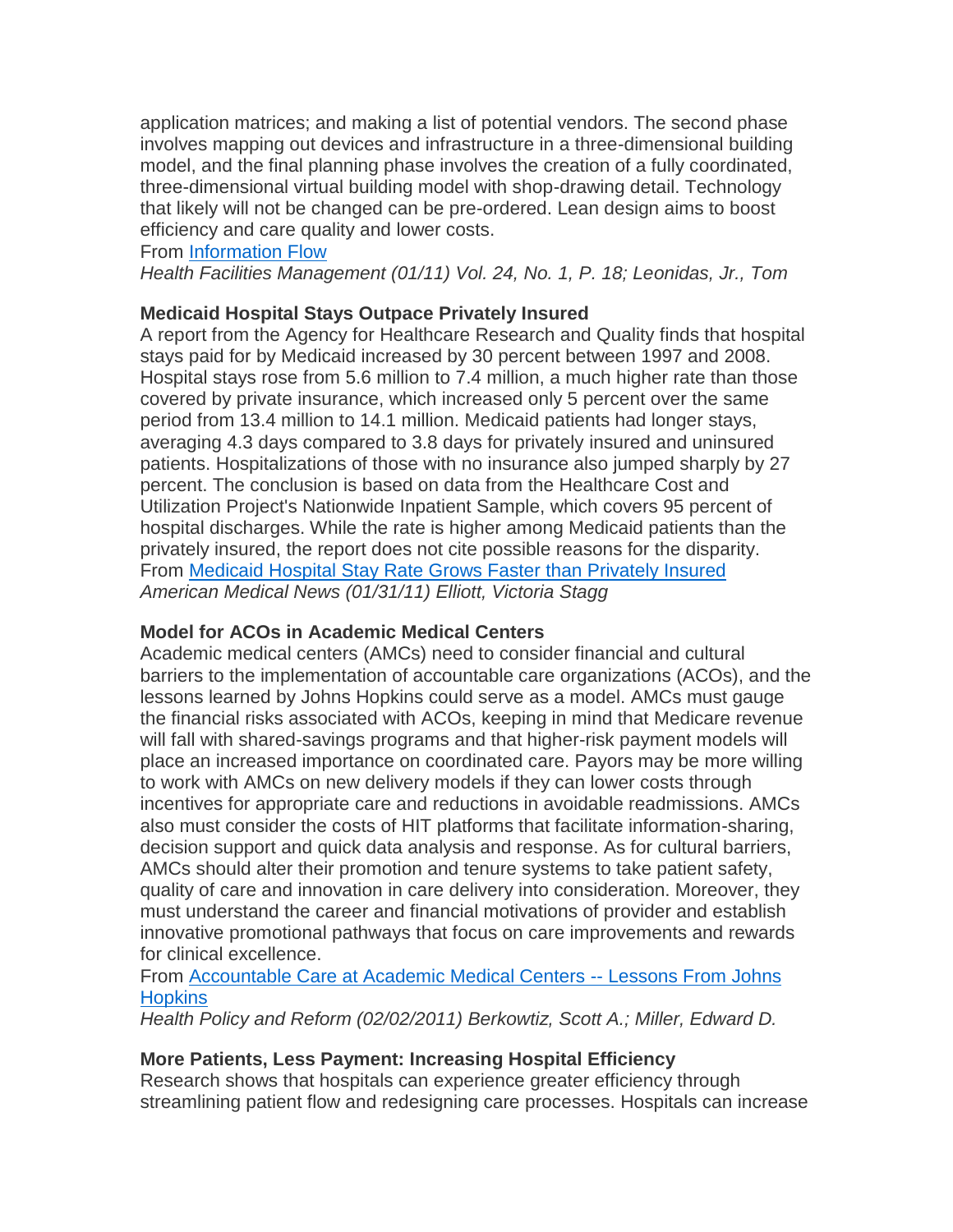patient throughput by reducing length-of-stay; expanding capacity by adding new beds incrementally; hiring more nurses; and increasing bed occupancy. While the average hospital bed occupancy rate is 65 percent, one study found that the presumably controllable flow of patients coming in for elective procedures was in fact more variable from day to day than the unpredictable volume of patients being admitted for emergencies. In an effort to streamline patient flow, hospitals should revise surgical schedules to reduce spikes in admissions, and policyholders should consider making an average bed occupancy rate of no less than 80 percent a condition of accreditation by The Joint Commission. Additionally, policymakers should revise payment systems to ensure hospitals operate within a budget and have access to technical assistance for operations management and data analysis to make efficiency a reality.

From [More Patients, Less Payment: Increasing Hospital Efficiency in the](http://www.mmsend53.com/link.cfm?r=284884120&sid=12166632&m=1225213&u=ACHE&s=http://content.healthaffairs.org/content/30/1/76)  [Aftermath of Health Reform](http://www.mmsend53.com/link.cfm?r=284884120&sid=12166632&m=1225213&u=ACHE&s=http://content.healthaffairs.org/content/30/1/76)

*Health Affairs (Quarter 1, 2011) Vol. 30, No. 1, P. 76; Litvak, Eugene; Bisognano, Maureen*

## **NQF Endorses Four New Patient Quality Care Measures**

Four new potentially avoidable complication (PAC) measures created by the Health Care Incentives Improvement Institute (HCI3) have been endorsed by the National Quality Forum (NQF). The new measures include a proportion of patients with a PAC during a calendar year and a proportion of AMI, stroke or pneumonia patients with a PAC during the index stay or 30-day post-discharge period. The PACs, which already are incorporated in PROMETHEUS Payment that rewards high-quality care, cover acute myocardial infarction, pneumonia, stroke, diabetes, congestive heart failure, hypertension, chronic obstructive pulmonary disease, asthma and coronary artery disease. PACs account for up to 30 cents on every dollar spent on healthcare in the United States for these chronic conditions, according to HCI3 research. HCI3 Executive Director Francois de Brantes says, "This endorsement is a significant step forward to creating a payment system that rewards professionals for the quality and efficiency of services, rather than quantity."

From NQF Endorses Four New [Patient Quality Care Measures](http://www.mmsend53.com/link.cfm?r=284884120&sid=12342568&m=1238407&u=ACHE&s=http://www.healthcareitnews.com/news/nqf-endorses-four-new-patient-quality-care-measures) *Healthcare IT News (02/07/11) Manos, Diana*

## *On the Road to Better Value: State Roles in Promoting Accountable Care Organizations*

### **Commonwealth Fund**

Purington, Kitty; Anne K. Gauthier; Christina Miller; Shivani Patel Published: February 2011

Outlines how accountable care organizations can deliver value through incentives to manage utilization, improve quality, and curb cost growth. Profiles states supporting the model with data, new payment methods, accountability measures, and other efforts.

### **Strike Preparation Can Prevent Declines in Care Quality**

Hospitals must be prepared for possible worker strikes and contract negotiations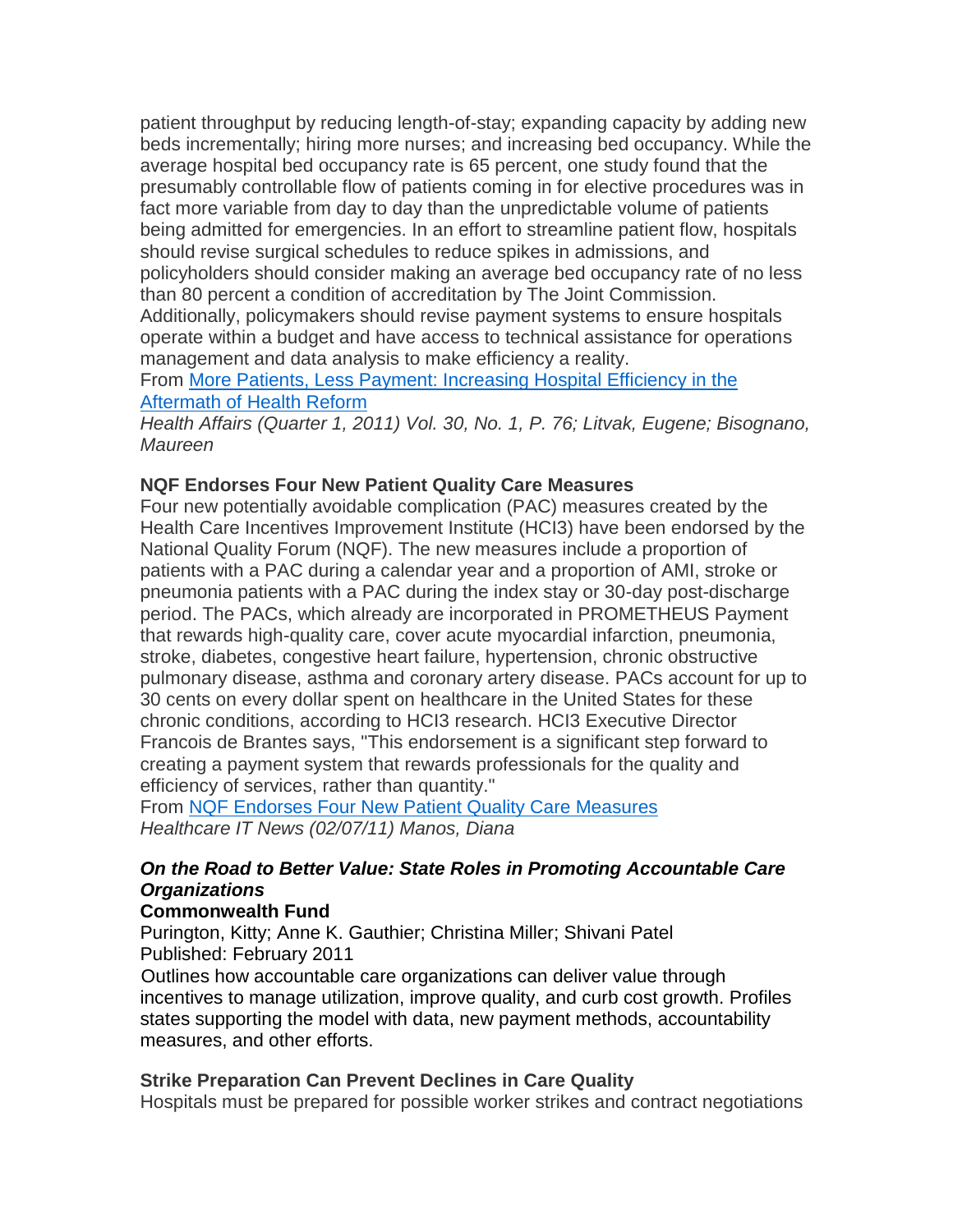ahead of time to ensure that care quality is not impaired. Strike operation plans help hospitals have a strategy in place to ensure patients receive necessary care even if worker strikes occur. A study published in the National Bureau of Economic Research indicates nurses' strikes between 1984 and 2004 increased mortality rates by 19.4 percent and readmissions by 6.5 percent during strike periods. Trustees also can ensure additional staff is mobilized to support temporary nurses and staff and to ensure a procedure is in place to monitor readmissions, medication errors and other red flags so that care quality is not impaired. Hospitals must conduct unit-by-unit reviews to determine which resources can be tapped to fill in gaps during strikes and which patients can be discharged to nursing homes, home care and other facilities.

From [Be Ready](http://www.mmsend53.com/link.cfm?r=284884120&sid=12166630&m=1225213&u=ACHE&s=http://www.trusteemag.com/trusteemag_app/jsp/articledisplay.jsp?dcrpath=TRUSTEEMAG/Article/data/01JAN2011/1101TRU_coverstory&domain=TRUSTEEMAG)

*Trustee (01/11) Huff, Charlotte*

### **Use Patient Feedback to Improve Performance**

With patients increasingly setting their own benchmarks for hospital performance, experts say hospitals must take steps to incorporate these benchmarks into their performance measurements. Hospitals should determine how they will track patient feedback, and they should have an online presence to both reach out to patients and address feedback. To ensure that patients of all age populations are covered, hospitals should use both traditional methods, such as surveys and focus groups, and modern methods, such as Facebook and other social media tools. Finally, hospitals should understand that patients have their own expectations for wait times, and they should determine how their wait times compare to their competition.

From [4 Tips on Using Patient Feedback to Improve Performance](http://www.mmsend53.com/link.cfm?r=284884120&sid=12166626&m=1225213&u=ACHE&s=http://www.beckershospitalreview.com/hospital-financial-and-business-news/4-tips-on-using-patient-feedback-to-improve-performance.html) *Becker's Hospital Review (01/27/11) Gamble, Molly*

#### **Other Noteworthy News**



**Career Management 101 is composed of three modules:**

- **[Module One](http://www.ache.org/newclub/CAREER/CareerMgmt101/Mod1/intro.cfm)** introduces the course and defines key career management concepts such as the Career Management Cycle and the career benchmarking model. You'll learn the career stages of a successful healthcare manager and the five keys to becoming an effective career manager.
- **[Module Two](http://www.ache.org/newclub/CAREER/CareerMgmt101/Mod2/intro.cfm)** explores the area of self-marketing and focuses specifically on crafting resumes and cover letters that get results.
- **[Module Three](http://www.ache.org/newclub/CAREER/CareerMgmt101/Mod3/intro.cfm)** will teach you the art and science of skillful and effective networking and interviewing.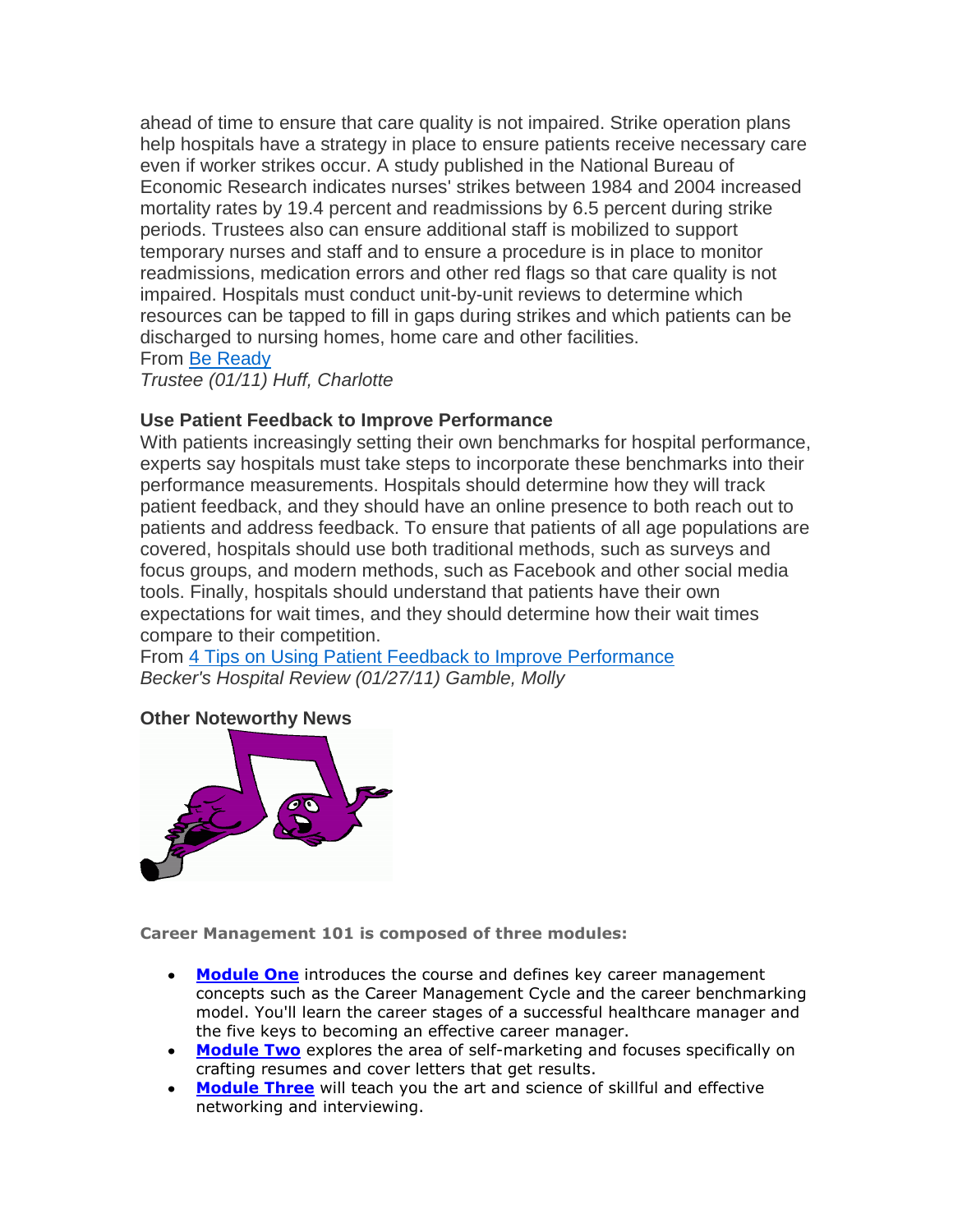The course is free for ACHE affiliates. Each module is 45 minutes to an hour and includes audio recordings, PowerPoint presentations, and transcripts of each module. Click on one of the modules above to begin.

## **12 Ways to Reduce Hospital Readmissions**

## **F**rom the Canadian ACHE Chapter

## 12 Ways to Reduce Hospital Readmissions

There are about 12 preventive strategies healthcare experts believe hospitals can use to help reduce their readmission rates. They can reduce the deadline for dictating discharge summaries from 30 days after discharge, which is standard practice at most hospitals, to 24 hours and lengthen the "transition" process so that teams have the chance to talk to one another about a patient. Other strategies include sending the patient home with a 30-day supply of medication wrapped in packaging that explicitly states timing, dosage and frequency, among other things, and ensuring hospital staff do not release a patient before setting up a follow-up appointment with the patient's physician. Among the remaining strategies outlined in an April 2009 study include identifying patients that frequent emergency rooms and offering programs to reduce their readmission rates; establishing home care programs for those in need of chronic care; focusing on high-risk patients to prevent readmissions; and ensuring patients understand their treatments and follow-up care and are part of the care process. **Adapted from From 12 Ways to Reduce Hospital Readmissions HealthLeaders Media (12/27/10) Clark, Cheryl**